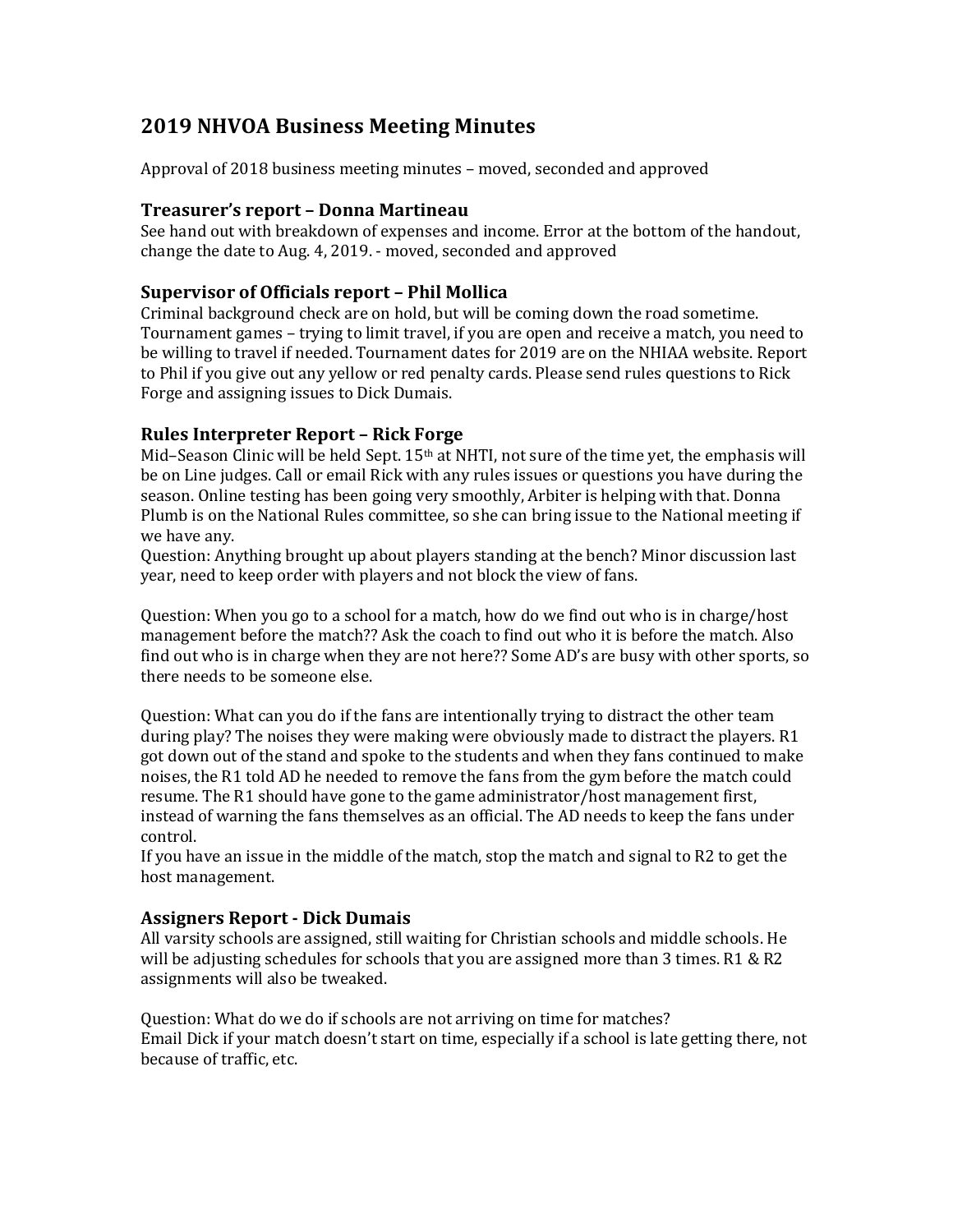Question: There should be a late fee penalty for schools that send their schedules in late. March is when all schedules are done, Dick should get them then. Pierre – NHIAA already has that on the books, it's just never enforced, June 1<sup>st</sup> is when schedules are supposed to be due to all the assigners.

Question: Can you access the schools ScheduleStar account? Dick: No, but he'll look into it with Donna Plumb

## **Apprentice Report - Terry Dostie**

Scrimmage at NHTI - Trying to recruit new officials, have 7-8 new ones registered for this year. Please put a bug into coach's ears about anyone who wants to become an official. We have 20 newer officials and it would be great if we help them out if they are doing the freshman match. Give them 1 or 2 things to try, fix or work on after their match is over. Give them positive, constructive pointers. Call or email Terry with suggestions to help new officials out. They are assigned to work with veteran officials, so you can help them. Help out the apprentices when you can!! You will get more games as you improve, it depends on you and how hard you want to work to get better.

Question: The website says the Apprentice Program is a 2 year program, should it say that it might be only 1 year for those that know the game and can show it at the jamboree? Some new officials are not as good as they think they are. Terry encourages all of them to take the floor test after the  $1<sup>st</sup>$  year to see where they are and if they are ready to be patched. People are fast tracked if they can be. It was suggested that it should say that on the website.

## **Old Business:**

Question – Is it possible to get cotton shirt?

Piche's said they can get them, but the water you wash them in could discolor them. The current shirts we wear pull too easily. Other shirts are much more expensive. Rick will look into dry fit shirts that don't pull as easily. He will try to get samples for the mid-season meeting.

Question - Will evaluations be done again this season? Yes, it normally takes 2-3 years to get everyone evaluated. You can reach out to Dick if you want to be evaluated this season and he will do his best to set it up.

Queston: Do you let officials know what they need to work on? Yes, you get constructive feedback on what you need to work on and what you are doing well.

Question: Are there any unknown numbers that are used for the evaluations? You evaluation score is arrived at by using all of the available information for the evaluator.

Kingswood HS is using Arbiter Pay this season. More schools will be going that way. You get paid much faster from the schools using this. You can set up an account by logging into the Arbiter.

## **New Business:**

Question: Any thoughts of having our own NHVOA flipping coin. Donna Martineau will look into it**.**